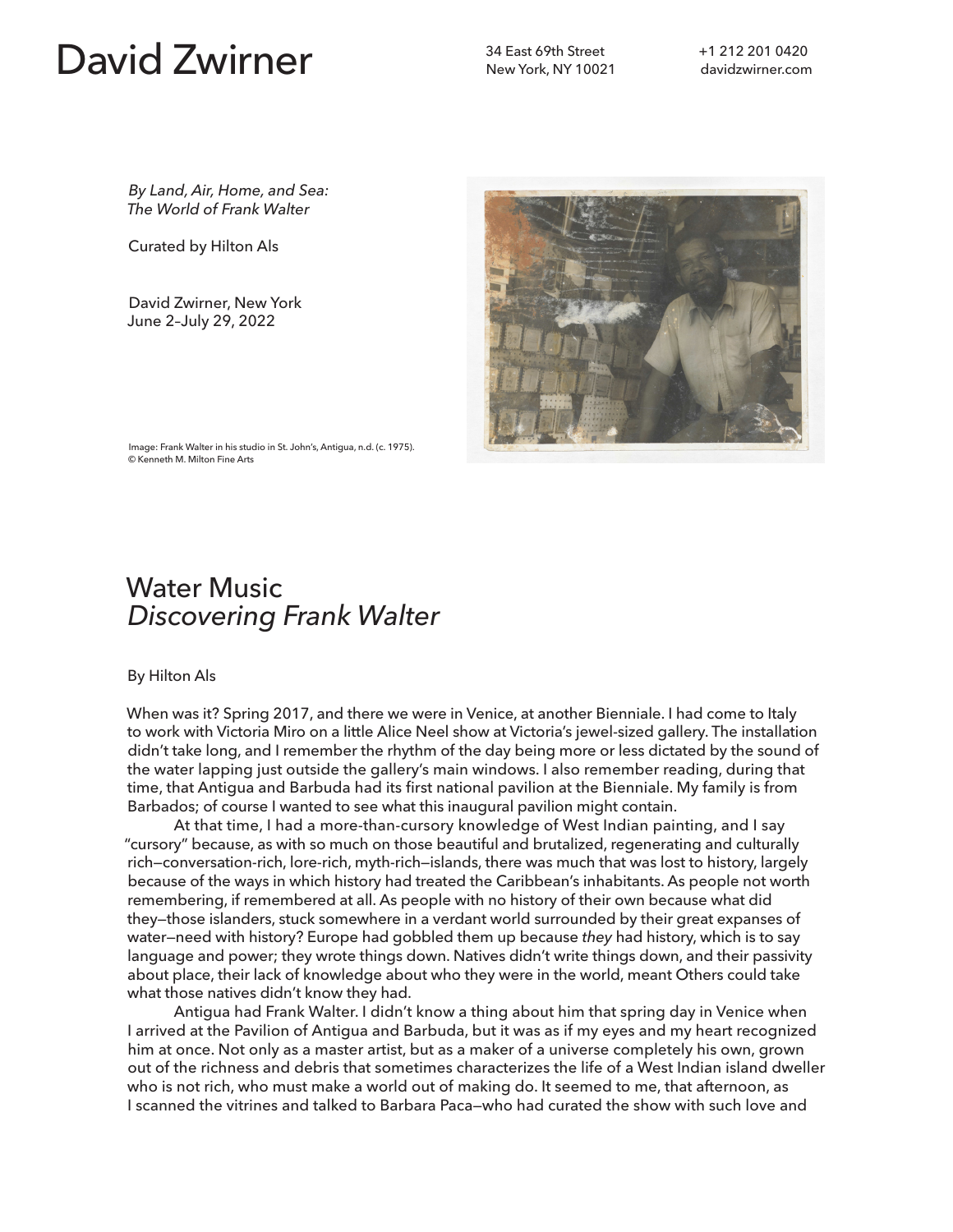energy and commitment to getting that part of the world known—that Walter did everything and wanted to do everything.

Looking at his paintings, none very large, all detailed, was like looking through a scrim at someone else's dreams. You could see every line, every color, but you had to peer past his poetic resolve *not* to tell everything, not to reveal all the world, but to show all the world in fragments—a palm tree here, a house there, a dog there, a woman here—because it was truer to what he knew: taking the fragments that life gave him, building on them and making it whole. What I recall, too, about that afternoon: meeting and talking to Paca, who was giving Walter new life in a European context—remember, Europeans wrote things down and were still a power insofar as places like Antigua are concerned; it was smart to bring Walter to Venice, thus introducing him to the larger world. The room where the work was exhibited was small, but it grew as I looked at the empty Polaroid boxes Walter had illustrated with paint, with his handprints, and then his extraordinary writing about lineage and his connection to the past—an Anglo-Celtic past. I saw, too, evidence not of heartbreak in his paintings and drawings, but the kind of hope that can break the heart and turn it sideways. A singular or rather unifying feature of the work was its loneliness. I don't mean the loneliness we associate with an "outsider" artist—which Walter decidedly is not, unless you count the West Indies as being "outside"—but, perhaps more specifically, the aloneness that is required to make art, or, more precisely, the solitude serious art requires.

One gets the sense, in looking at Walter's rivers and sky, that his perspectives were hardwon: he doesn't just look at a bank and water, he pulls back, rather like a cinematographer—he had a great interest in photography, too-to get at the poetic essence of a scene. This requires aloneness, and silence: you have to listen to your own feet falling as you traverse this or that landscape, looking not for the right moment but for the decisive moment that Henri Cartier-Bresson told us about so long ago and that remains vibrant in Walter's work. His art is filled with correct moments, even when the image is obviously a work of the imagination, as in his portraits of people. Part of the charm of his real and imaginary portraits is that they blend both the imaginative and the truth about this or that subject. He is awkward with the human form; it's as if he couldn't get his hands to see what he saw, which is longing, voluptuousness (particularly in the female figures), and also authority and the ecclesiastical.

When I started looking at Walter that afternoon, I just wanted to know everything about him; in a way, the work is all about him, and how he saw in a very particular way the blood and joy of history as it filled his eyes and shaped his hands and mind. He was an artist from the first. Francis Archibald Wentworth Walter was born in Antigua in 1926; he was a brilliant student who went on to help advance Antigua's agricultural system. Always hungry for knowledge, he immigrated to Great Britain in 1953 to study European agricultural systems but, because of the racist caste system, was viewed as an unskilled laborer, and treated accordingly. He returned to the West Indies—first to Dominica, where he effected change in the Dominican agricultural system, then returning to Antigua, to be what he had always been: an artist. There is more to this story, and Barbara told me more that long-ago afternoon in Venice, but what I remember most is looking at that work, which is about the articulation of a particular kind of experience: race without ideology, fantasy without apology, the natural world on its own terms as it meets the particularities of the artist's eye.

I remember leaving Barbara that afternoon now so long ago and thinking, as I walked along the Grand Canal, that I wasn't walking along the waters in Venice at all but was somewhere else, near the waters of Antigua, perhaps, with Frank Walter's hand leading my own, and his eye layered over the ancient Italian world I was in at that moment, filling it with bent palm trees, rivers, and skies that stopped only because the canvas frame couldn't take any more of it, any more beauty—but the mind could. As to Walter's mind: the injury inflicted on him in the foreign places he visited looking to enhance his education no doubt contributed to what one might call Walter's supreme point of view: he gets close to the green and growing world that made him and that he shows in these pictures, but not too close, the better to simultaneously observe it and protect himself. I don't know, though, how much Walter could protect himself; he was everything an artist is, or should be: without defenses, and enraptured by wonder. Looking at a Walter landscape, I am reminded of